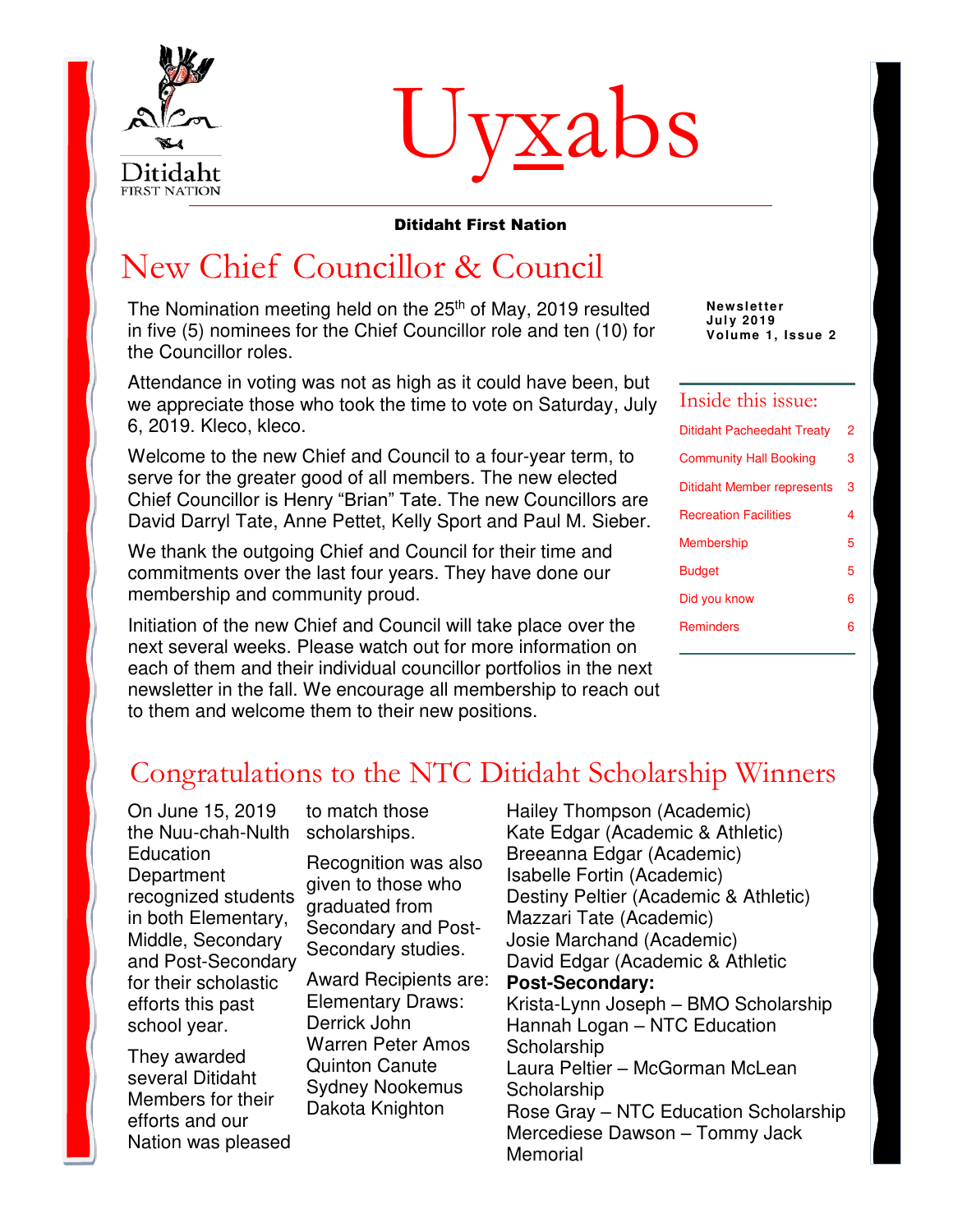## Ditidaht and Pacheedaht reach treaty Milestone **<sup>2</sup>**

The Ditidaht Council is pleased to announce that on Friday, June 28, 2019 the Ditidaht / Pacheedaht Agreement in Principle was signed. After many years of work, our nation can now move into Stage 5 of the BC treaty process (final agreement negotiations).

Ditidaht Chief Councilor Robert Joseph, Pacheedaht Chief Councilor Jeff Jones, Premier John Horgan, and MP John Aldag, along with other government dignitaries and members of both Ditidaht and Pacheedaht, met on the traditional territory of the Songhees and Esquimalt Nations at the Empress Hotel in Victoria, BC for the official signing.

At its current stage, the treaty proposes \$40 million to Ditidaht that would be paid upon implementation of the Final Agreement, plus economic development funds of \$3 million.

The proposed treaty land entails our nation's existing reserves, plus areas to be transferred from Crown land and the Pacific

Rim National Park Reserve. Once we complete our final agreement, we will own 751 hectares of our current reserve lands, almost 4,000 hectares of crown land and 1,453 hectares of national park land in the southeastern portion of Vancouver Island.

The province has also pledged to establish a 54 km gravel forest road from Cowichan Lake to the end of Nitinaht Lake to benefit the Ditidaht Community upon approval of the Final Agreement (treaty).

The Ditidaht negotiators foresee our nation becoming more empowered to economically benefit from our lands if a treaty is implemented.

"As we recognize the Ditidaht and Pacheedaht First Nations for their work to reach today's milestone, we remain committed to advancing reconciliation with Indigenous peoples and building a better future for everyone in B.C., today and

every day." "Our government is proud to work with the Ditidaht and Pacheedaht First Nations toward a renewed government-togovernment relationship, based on rights, reconciliation and respect," said Premier John Horgan, who is also the local MLA.

Thank you to the Ditidaht treaty negotiation team (Jack Thompson, Shelley Chester, Robert Joseph, and Robert Freedman) for their continued work - it has not been an easy journey. Also, hands up to those members of the Ditidaht Treaty Committee, past and present, as without their efforts we would not be where we are today.

For further information, please contact Ditidaht Chief Negotiator, Jack Thompson at 1-888-745-3366 or Shelley Chester, Ditidaht Treaty Coordinator at 1-800-997- 3799. More information on the BC treaty process can be found at:

<http://www.bctreaty.ca/>

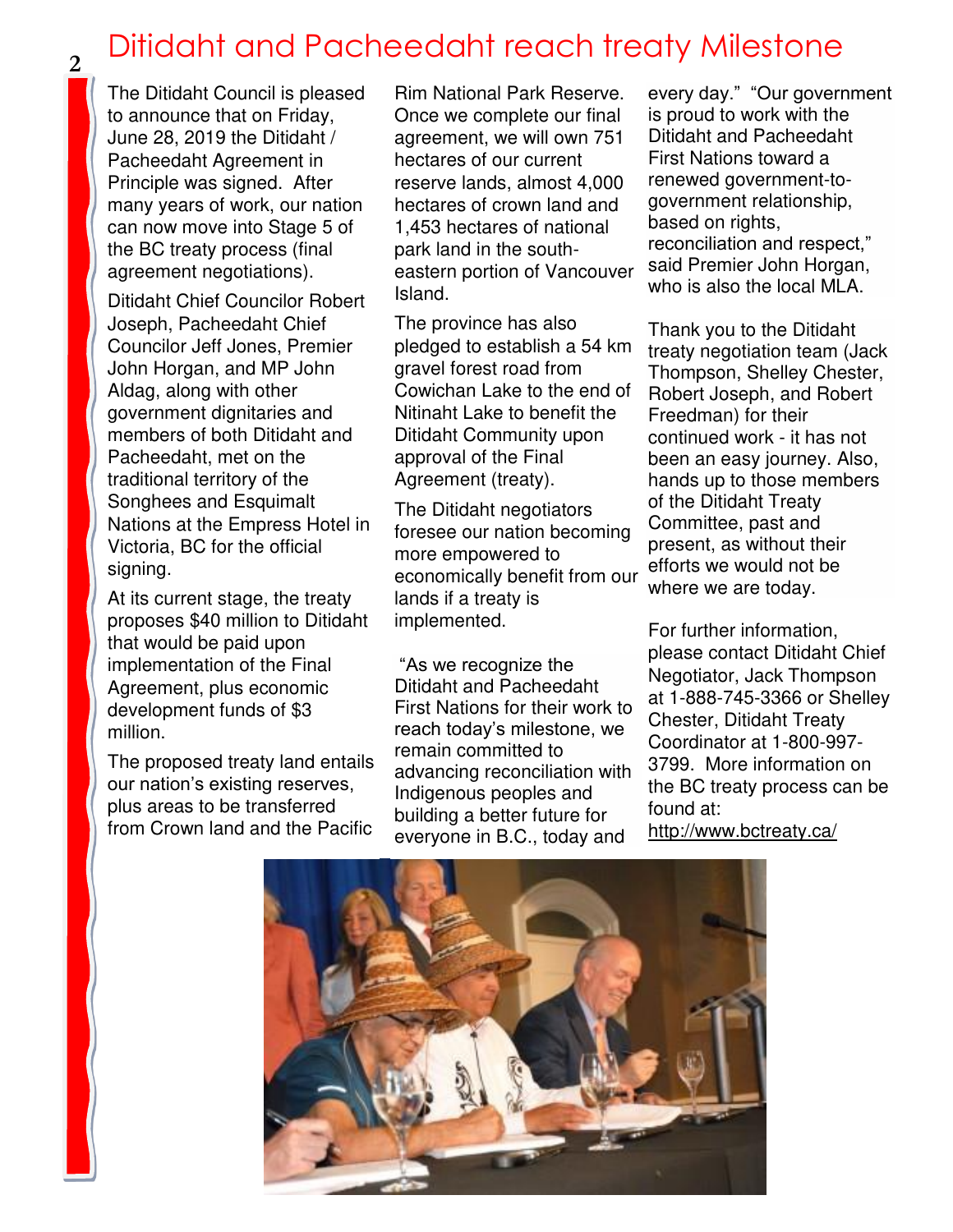### Community Hall Booking - Procedures

#### **Attention Ditidaht Members: Newly Revised Community Hall booking contract**

Please contact Anna Joseph, Receptionist, at the Ditidaht the Administration Office for all future booking arrangements:

#### Phone: 250.745.3333 Email: [reception@ditidaht.ca](mailto:reception@ditidaht.ca)

Thank you for your patience and understanding to this new process. We look forward to assisting everyone in getting the hall booked and ensuring that it is cleaned before and after each use. I will be doing inspections for each booking as well.

Thank you, Anna Joseph

## Ditidaht Member David Edgar Represents

David Edgar a 16-year-old, grandson of Barney & Shannon Edgar, son of Laura (Edgar), member of the Ditidaht First Nation, had tried out for Team British Columbia (BC) male squad and was selected to participate in the National Aboriginal Hockey Championships (NAHC) that took place in Whitehorse from May 7- 12, 2019.

 Edgar has previously tried out, though was not selected. This season, Edgar was encouraged to try out again, and was successful. Edgar believes in that at first you don't succeed, try again, quote.

Edgar played the 2018/2019 season with Victoria based Peninsula Panthers, a Junior B Team that participates in the Vancouver Island Junior Hockey League. Edgar appeared in 35 regular season games in his rookie season with the Panthers, and earned a total of 14 points, including 5 goals in those games. Finishing the season with the Rookie of the Year Award.

Team BC come home from the Yukon with the Bronze Medal, and in speaking with Edgar he said "the week was a lot of fun, we did a lot of cultural events, played some good competitive hockey, and I had the opportunity to meet new friends from across the nation." Edgar also mentioned "I look forward to participating next year, if

I am chosen as it will be my last eligible year to play, and that tournament will take place in Regina, SK."

We wish David the best of luck in his future hockey endeavors and are proud of his accomplishments with Team BC, representing our nation.

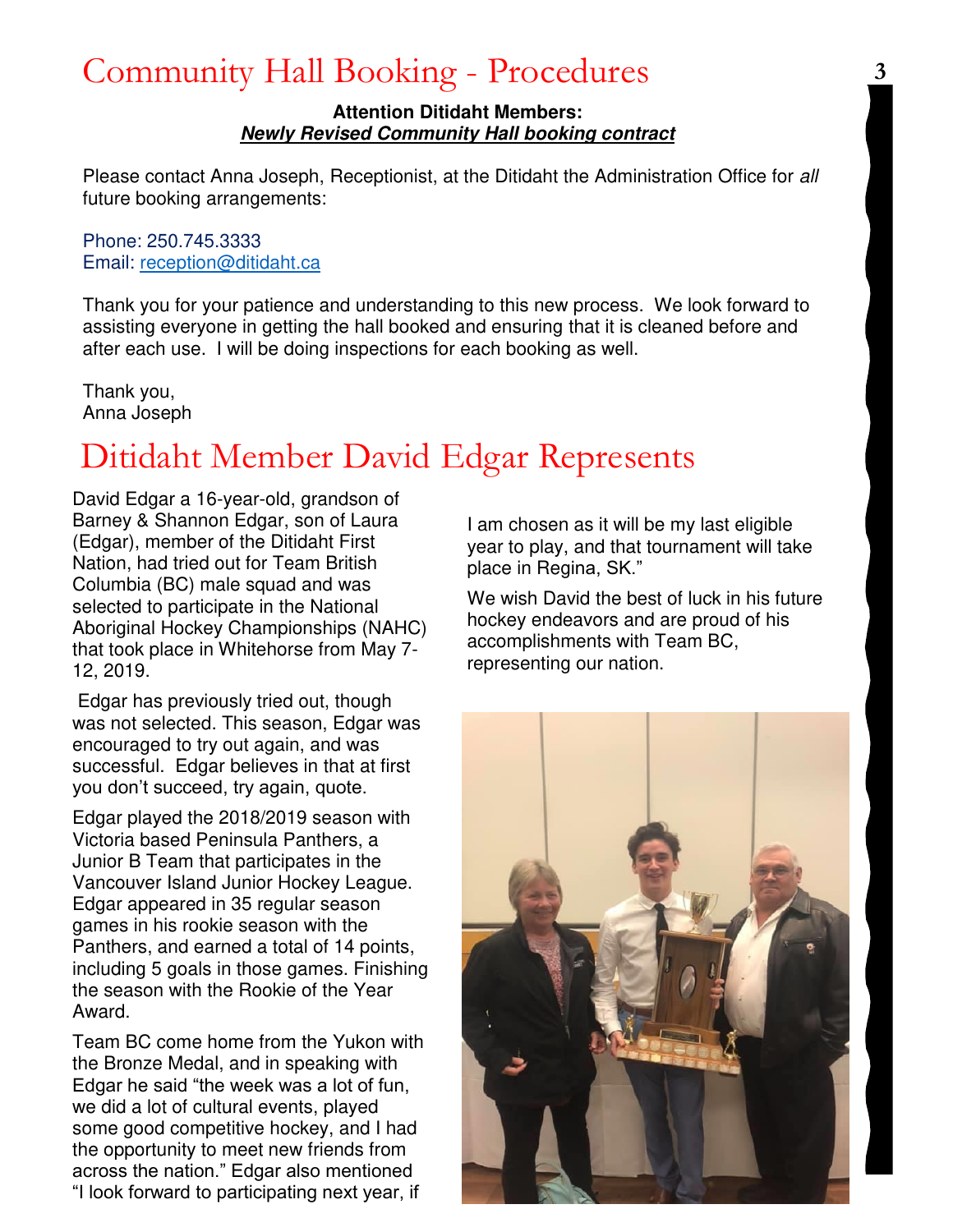### Ditidaht New Visitor Recreation Facilities **4**

Nitinaht Lake is home to new visitor recreation amenities. Nitinaht Lake, a world-renowned destination for kite boarders and windsurfers, will add employment, skill and training opportunities for all Ditidaht First Nation Members.

Ditidaht First Nation with a total budget of \$1.2 million dollars, developed the Caycuse Recreation site project and has been awarded \$237,000 in funding from the Island Coastal Economic Trust (ICET).

The Caycuse Recreation Site project will feature new facilities, including 52 new campsites and related cultural tourism elements. The project will further include development of 5.1 kilometers of hiking trail access to the Looper Creek Canyon, a unique cave system characterized by limestone karsts and watery narrows that has potential to gain regional and provincial recognition.

The Ditidaht First Nation currently hosts the third entrance to the West Coast Trail and thousands of hikers use the route each year.

Bryan Cofsky, Ditidaht Development Corporation CEO, said plans are to add about 40 campsite this season and 12 to 20 next season. He said windsurfers, kiteboarders and West Coast Trail hiking enthusiasts have historically been the target market with Nitinaht Lake. Though with the addition that Caycuse portion is going to be more family-oriented with trailers and larger units.

The new visitor amenities are designed to draw broader and more family-based markets into the area, supporting the development of new businesses, services and sustainable employment opportunities for rural community members. Doubling the size of the campground will bring in new employment and skill training opportunities for the community as well.

"It's economic development, it will pull money in and not only just to the person tasked with running (the site) but with our local businesses, motel, store, coffee shop and gas station" said Ditidaht First Nation Chief Robert Joseph. Joseph said the Ditidaht have long-term aspirations for the area, defined in the First Nation's "Unleashing the Nitinaht" plan, a tourism initiative to transform the Nitinaht into a world-class tourism destination.

The project will enable us to build on our existing expertise in cultural recreation and trail management, and serve as a stepping stone to attract new visitor markets while continuing to build our vision where we are leaders of change, not recipients," said Joseph.

Joseph further added; the new development will create more employment opportunities for small businesses like food vendors. "There's a food vendor down at the campground already that can get bigger, the more people the better." said Joseph.

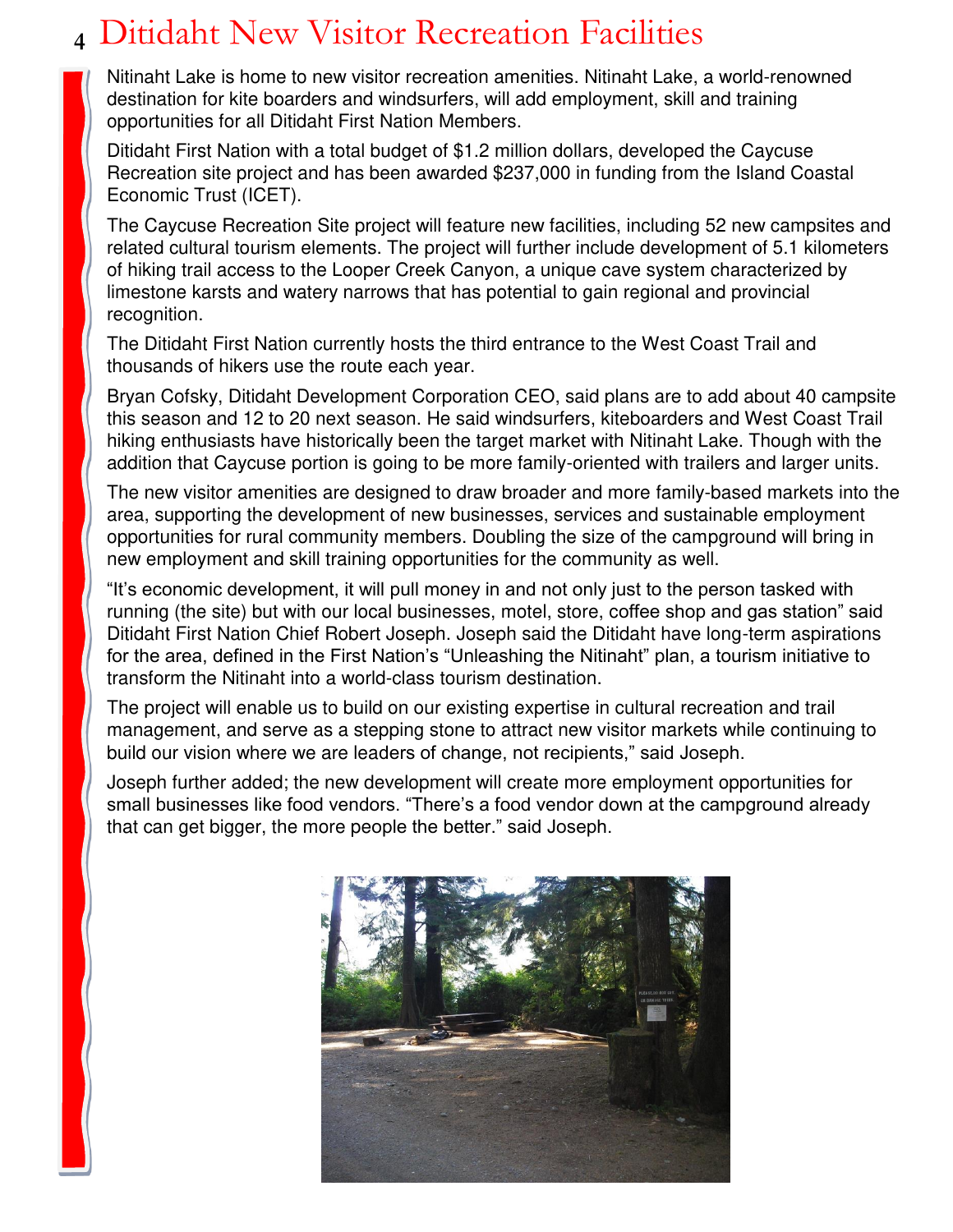# Ditidaht Membership **<sup>5</sup>**

 (Indian Registration Administrator). Karen Mack (nee Tate), DFN Executive Assistant, is also the Ditidaht Membership Registrar / IRA

Karen's Role and duties as the Primary IRA are;

- To maintain the Ditidaht Membership List
- Report all events for Ditidaht First Nation people
	- Marriages
	- Divorces
	- Births
	- Deaths
	- Transfers
- Report to the Department of Indian Affairs
- Issue Certificate of Indian Status and the Secure Certificate of Indian Status cards

Please Note:

- ➢ New hours for **phoning** in for general questions are: 8:30-4:30, Monday Friday, exception to Statutory holidays when the Administration office is closed, or, unexpected/sudden office closures and power outages.
- ➢ Please contact Karen directly to make an **appointment.**
- ➢ Karen encourages membership to apply for the Secure Certificate of Indian Status card, as the term of the card is ten **(10) years**, compared to the original Status cards, which is five **(5) years.** When you apply for the SCIS card, your original identification/birth certificate is returned to you immediately but note that the card does take 2-4 months to arrive by Canada Post. [https://www.aadnc-aandc.gc.ca](https://www.aadnc-aandc.gc.ca/)
- $\triangleright$  Certificate of Status card supplies We receive a limited supply from INAC and the cards are always in demand from Ottawa. Please have patience when we are awaiting new stock.

➢

Karen appreciates all the memberships patience during her transition in her new role and encourages all members to contact her to touch base.

Karen Mack Ditidaht Membership Clerk/IRA Phone: 250-745-3333 ext. 225 Email: [adminassistant@ditidaht.ca](mailto:adminassistant@ditidaht.ca)

### Ditidaht First Nation Budget Meeting

On May 25, 2019, DFN held the annual Budget meeting for all members at the DFN Community Hall. Chief Robert Joseph opened the meeting with a welcome, then turned the meeting over to Jeneen Hunt, Ditidaht Administrator. Jeneen presented the overall budget, followed by the managers from each department who then presented proposed budgets for the coming fiscal year.

If members would like to see the budget that was distributed at this meeting, please contact Jeneen at the Ditidaht Administration Office.

We thank all members for attending the meeting. A big thanks to Dorothy Burn for preparing the lunch.